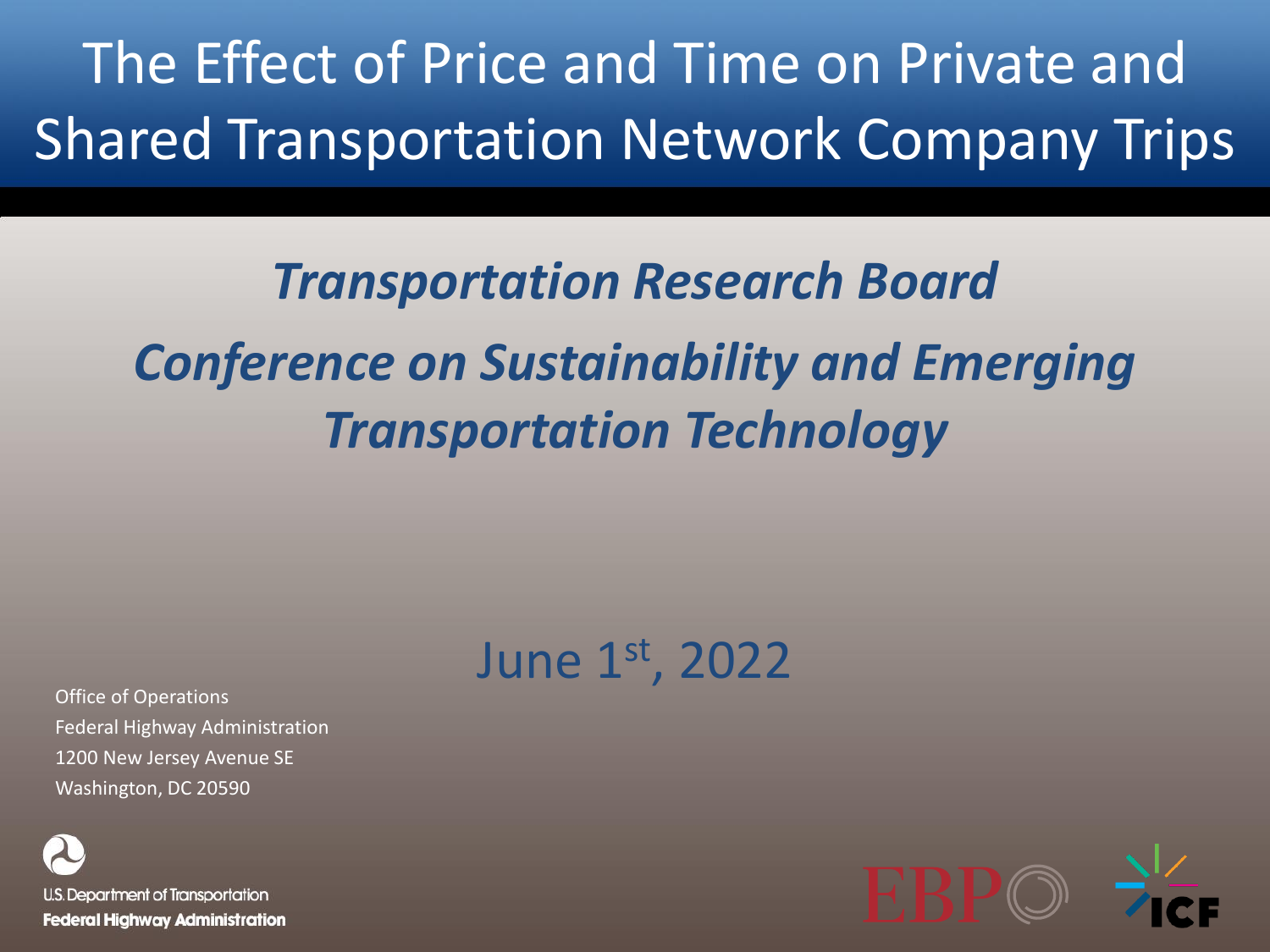# Why S*haring?*

- Vehicle occupancy impacts the number of vehicles on the road.
- By reducing vehicle miles traveled (VMT), sharing may:
	- Alleviate congestion
	- Improve travel time and travel time reliability for all road users
	- Reduce vehicle emissions
	- Support economic growth
- Purpose of study
	- Understand motivations behind the choice to use specific shared options versus private options

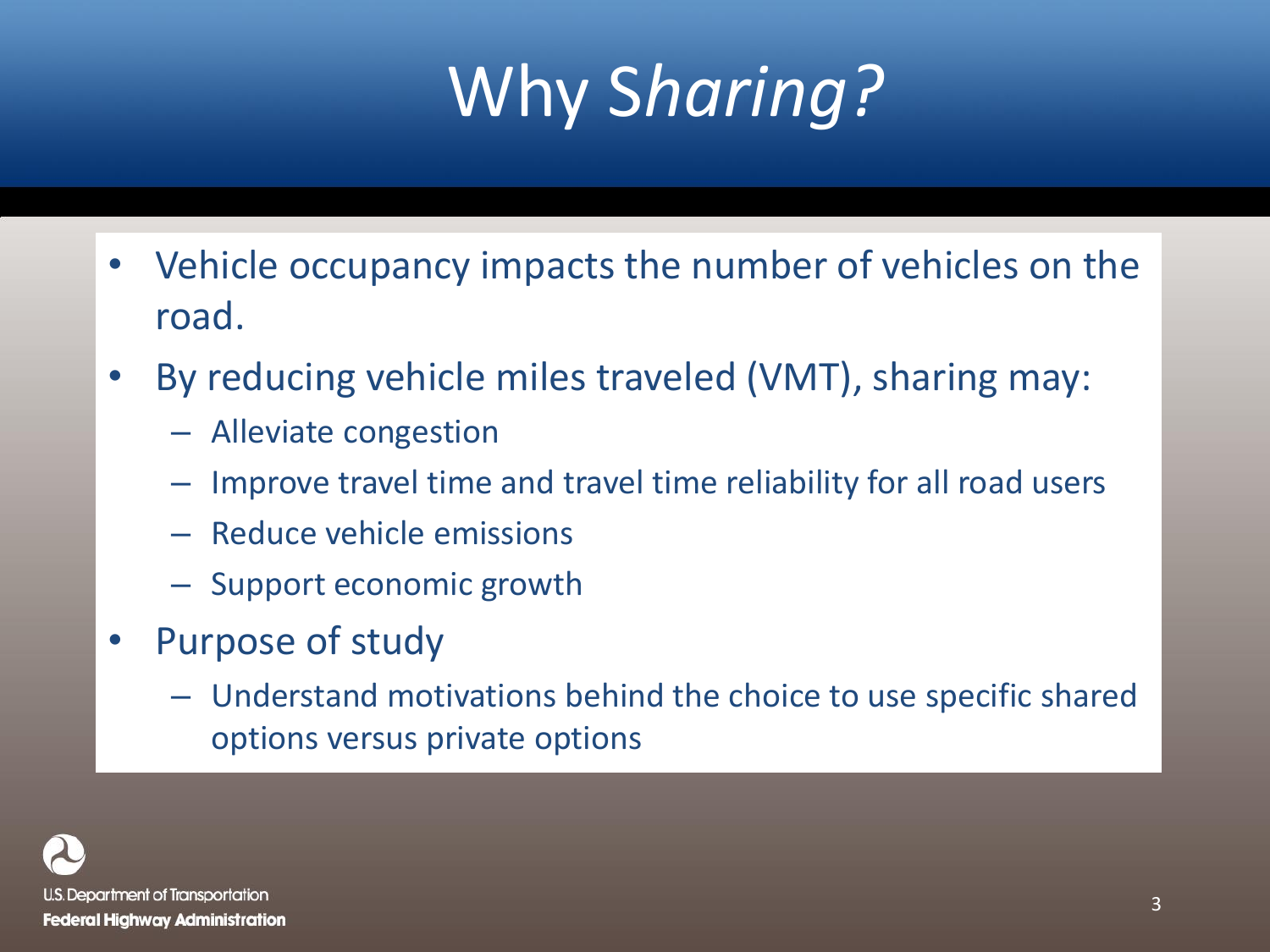# Ride*hailing* vs. Ride*sharing*

### **Private Rides**

- UberX
- Standard Lyft
- Taxi

### **Shared Rides**

- UberPool
- Shared Lyft
- Via

#### **Notice**

The United States Government does not endorse products or manufacturers. Trademarks or manufacturers' names appear herein only because they are considered essential to the object of this document.



U.S. Department of Transportation **Federal Highway Administration**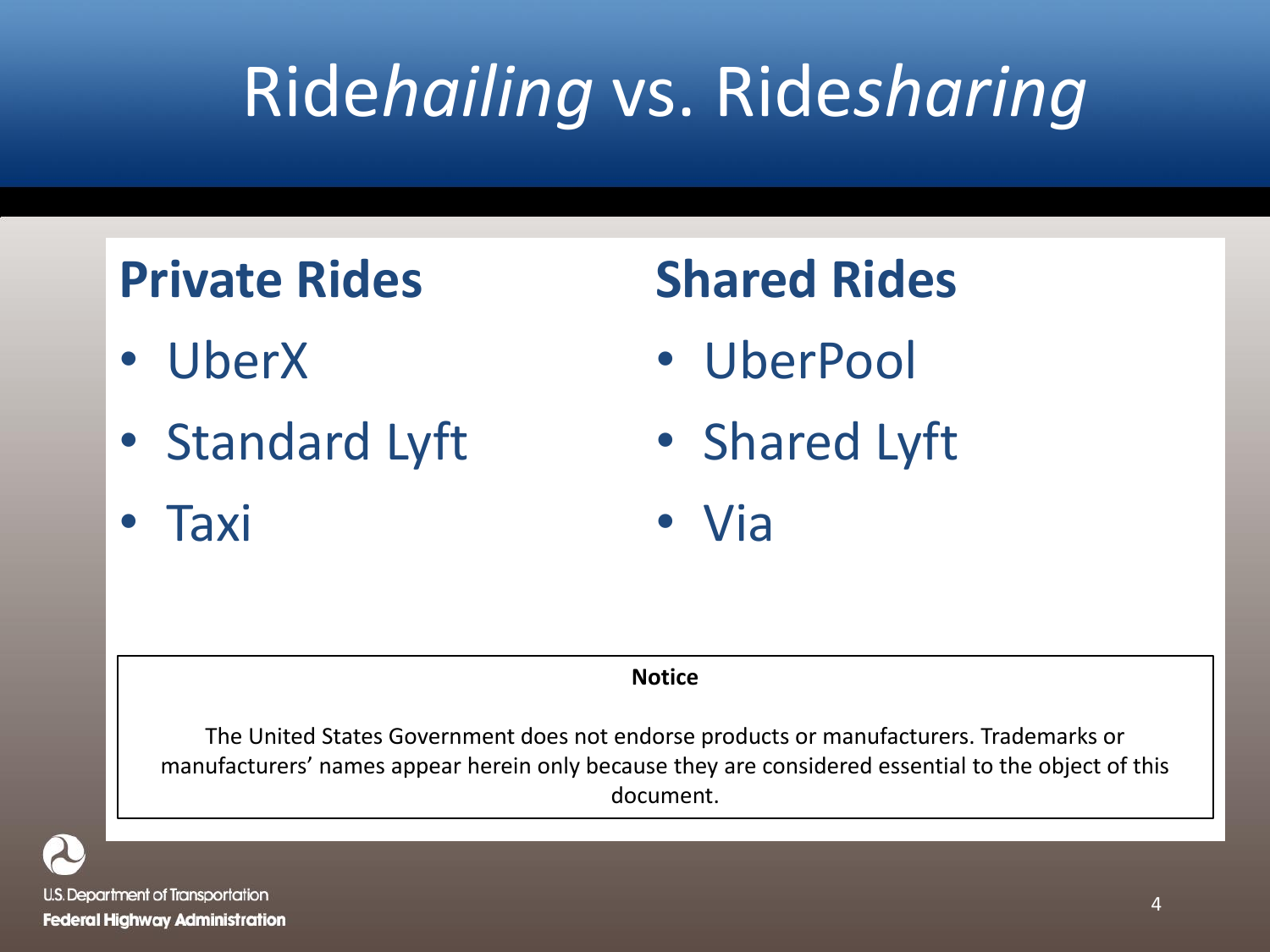# TNC Methodology and Data

#### Survey Questions to TNC Users:

- **Trip purpose**
- Personal characteristics
- Travel behavior

#### Appended Data:

- Trip cost and travel time
- Built environment characteristics
- City-specific data

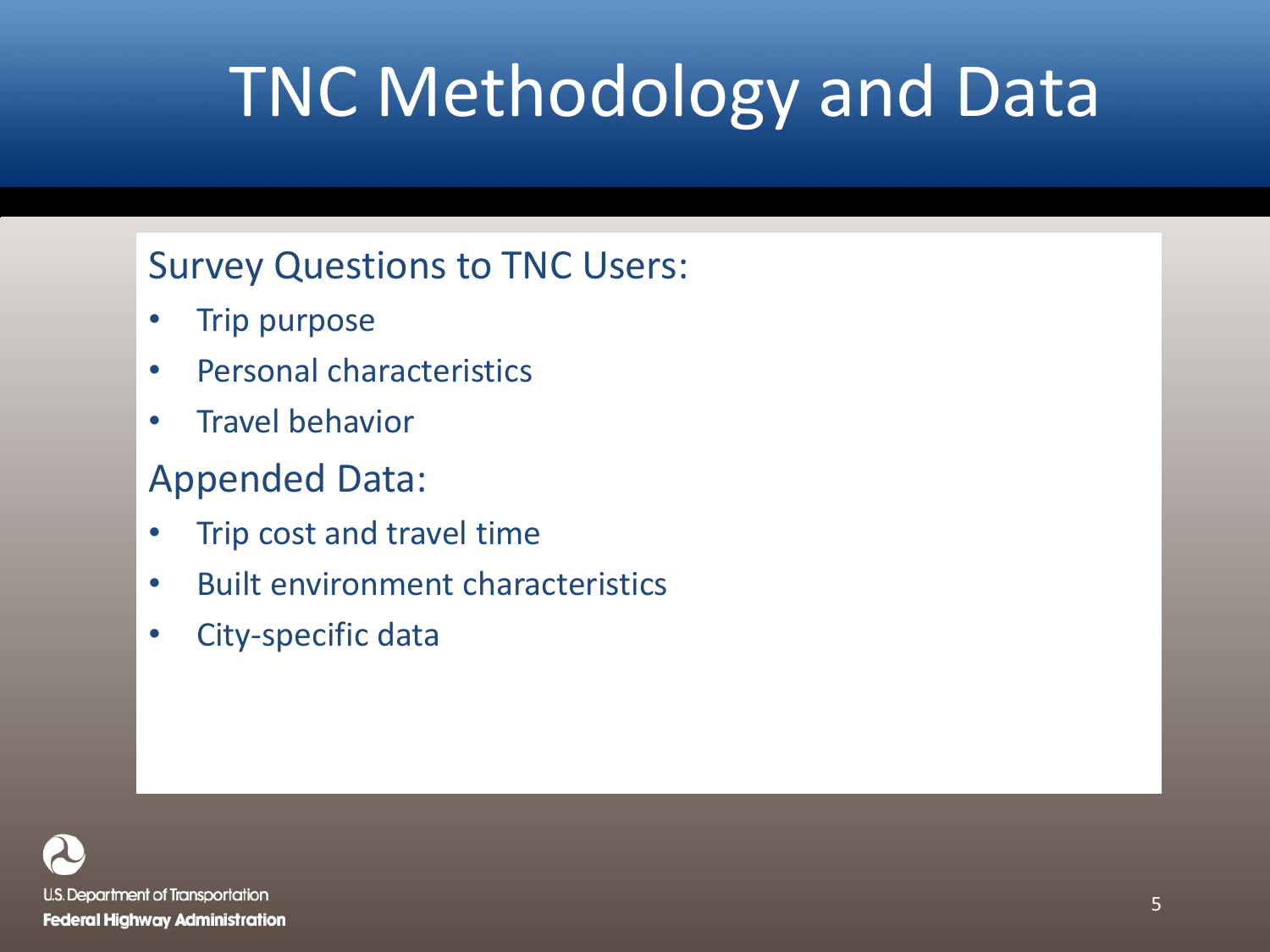### National Survey Results Usage Summary



U.S. Department of Transportation **Federal Highway Administration**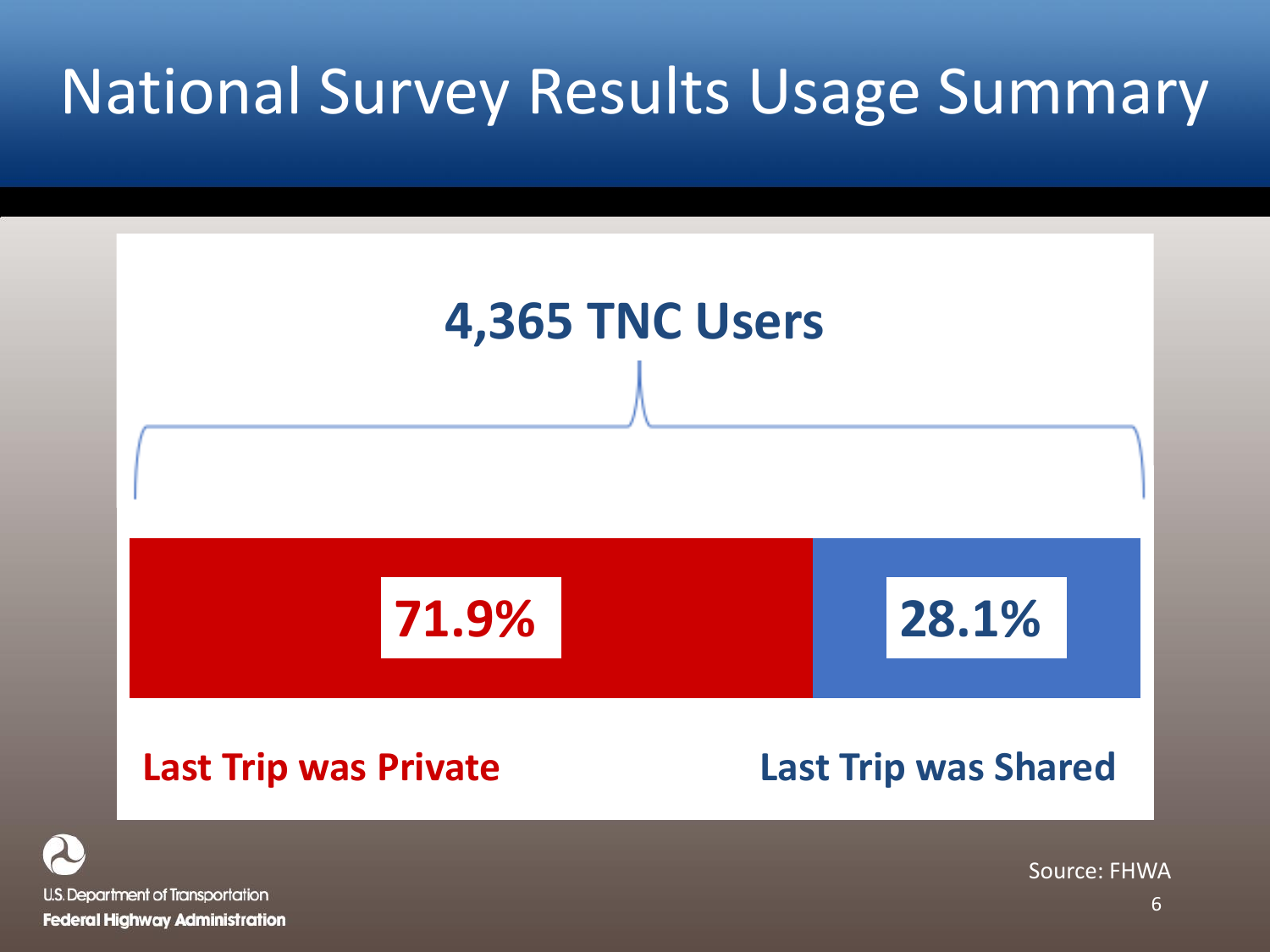### TNC Methodology and Data: Sample Survey Question

Which one of these choices would you have taken for your recent trip by TNC?

| A 17 to 20-minute     |  |  |  |
|-----------------------|--|--|--|
| shared trip that cost |  |  |  |
| <b>\$8</b>            |  |  |  |

A **15 to 17-minute**  shared trip that cost **\$7**

An **11-minute** private trip that cost **\$11**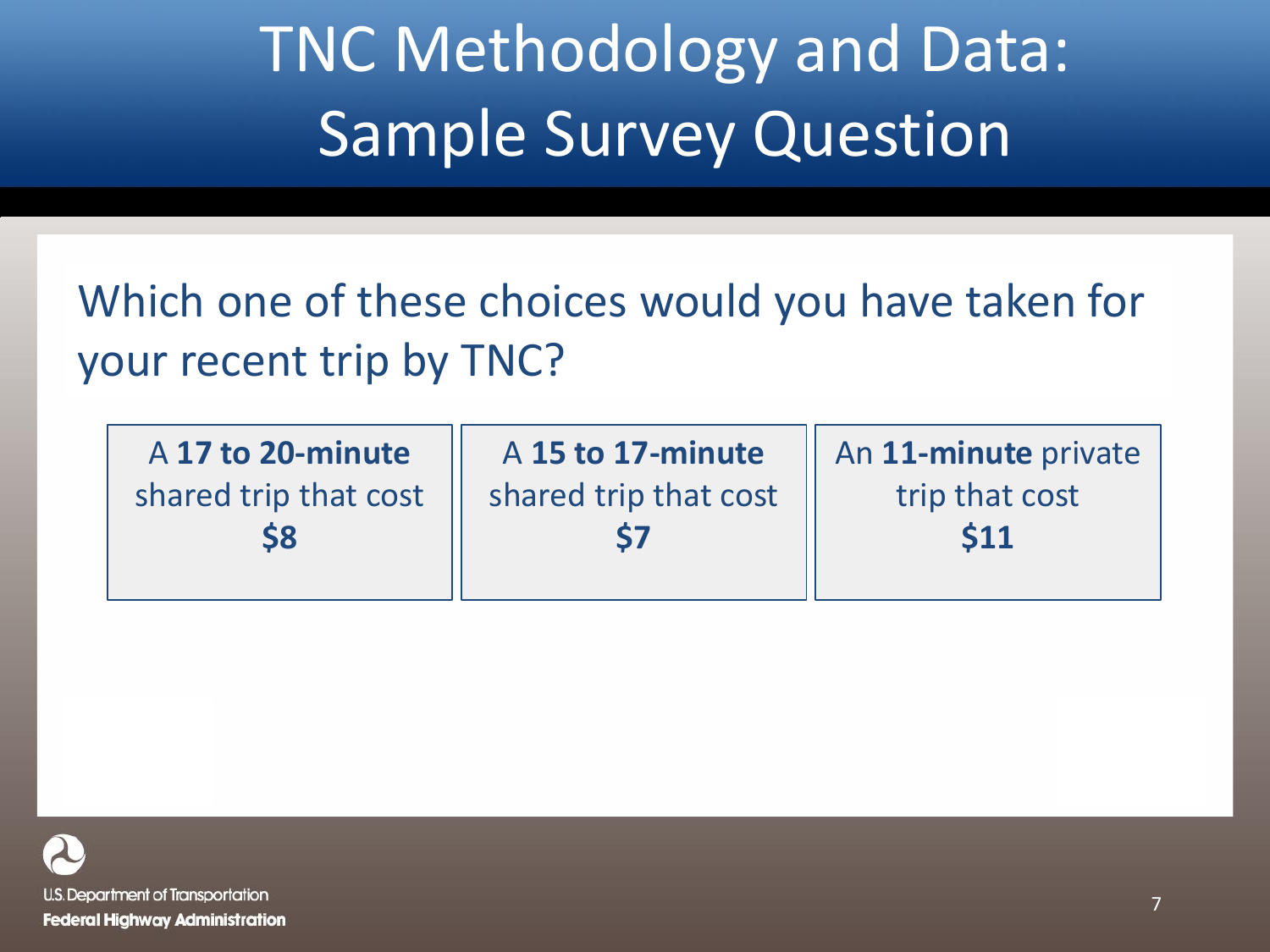### Results: Descriptive Price Analysis

- Survey asked how TNC users *would* respond to hypothetical options generalized from their observed trip, if they were made available.
- Holding travel time constant, higher discounts for shared rides correspond to greater portions of the population willing to use sharing, indicating some amount of price sensitivity.
- This relationship presents a roughly linear pattern.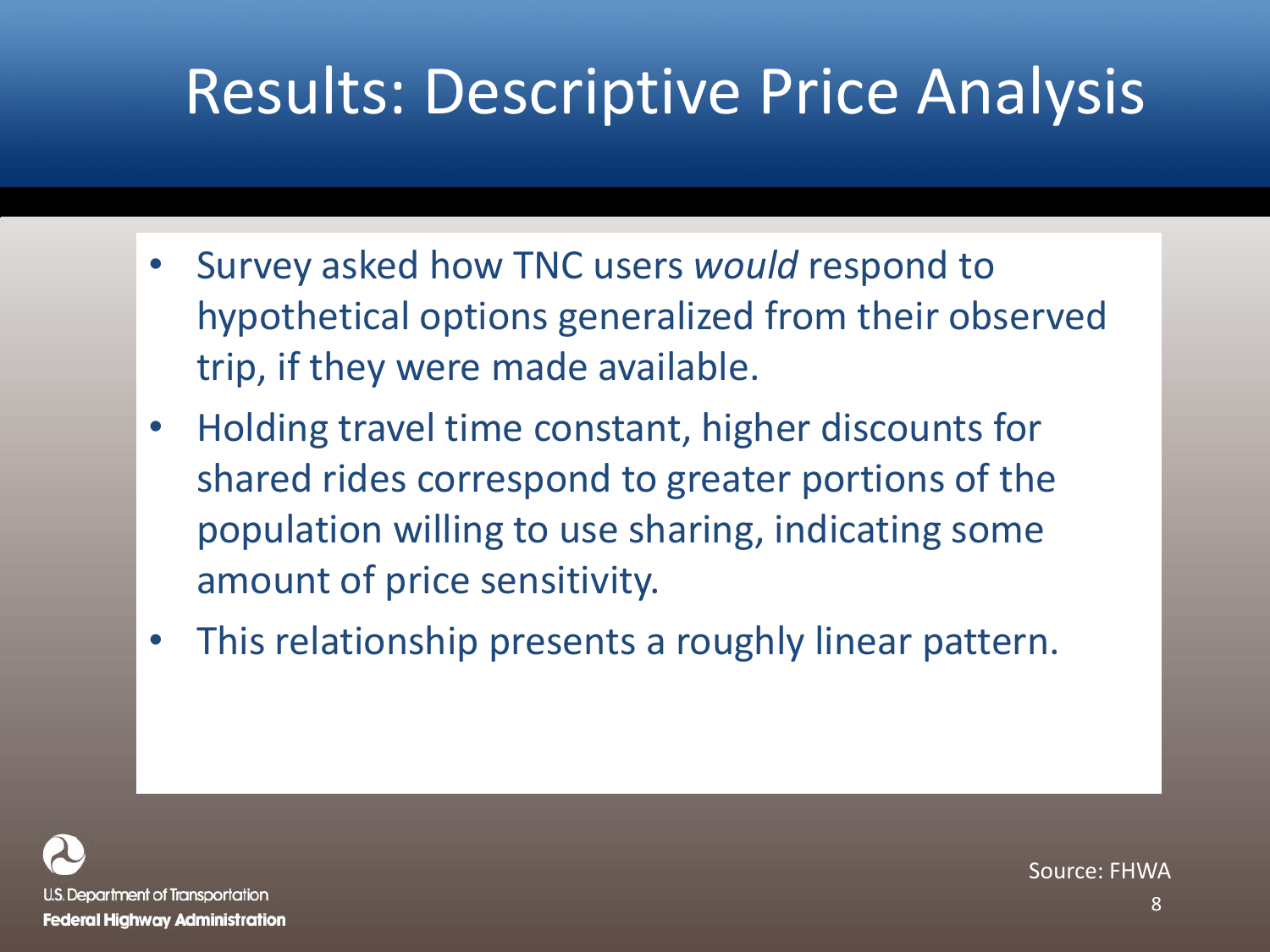### Results: Descriptive Price Analysis

#### *Share of Private TNC Users Switching to Shared (Holding Travel Time Constant)*



∴ Chose Pool Discount (Income > \$100k) ■ Chose Pool Discount (All Users) > Chose Pool Discount (Income < \$50k)

U.S. Department of Transportation **Federal Highway Administration**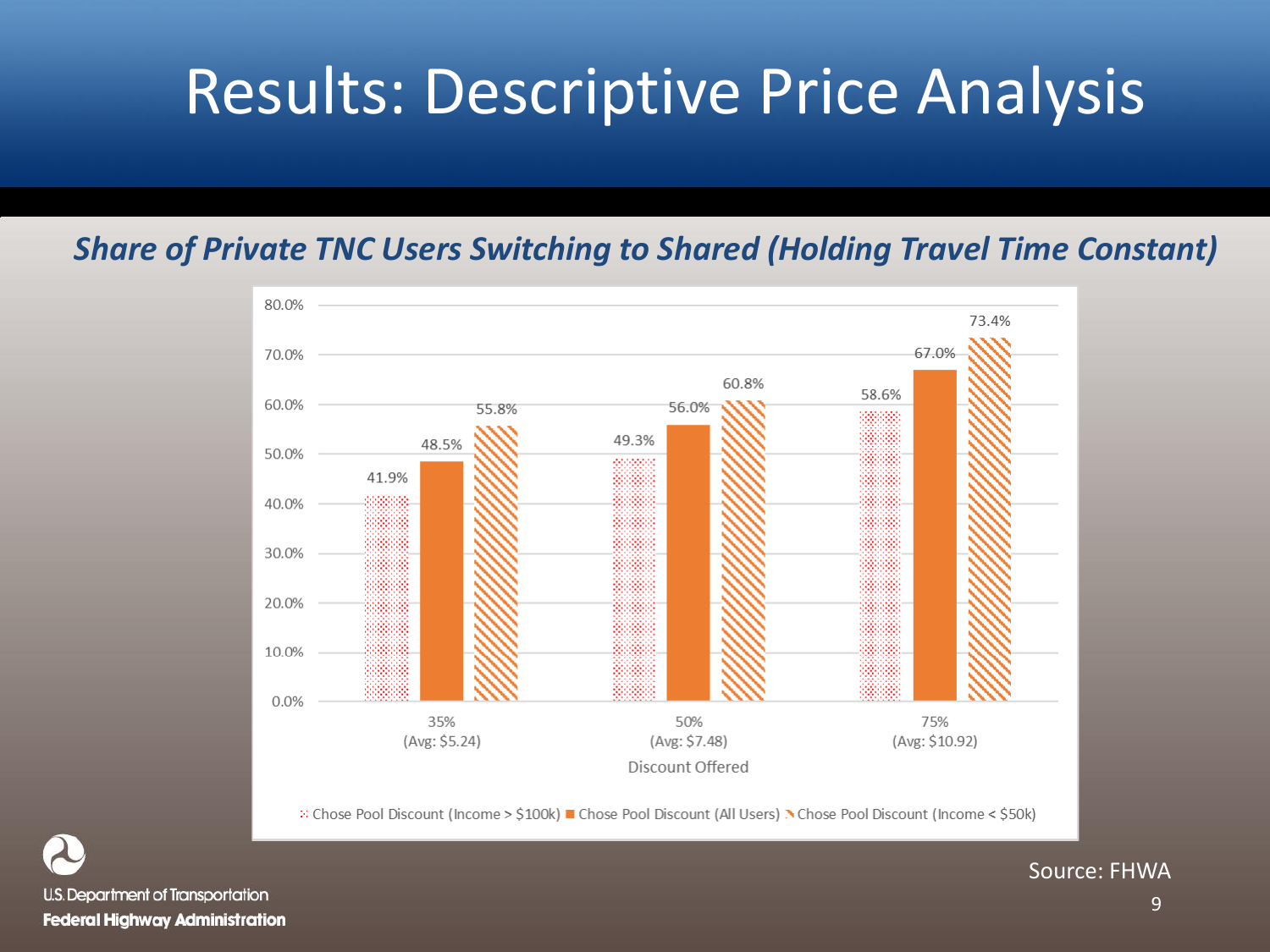## Results: Descriptive Analysis of Time (Combined with Price)

- Lower travel time penalties for shared rides correspond to greater portions of the population willing to use sharing, holding price constant.
- As noted earlier, the willingness to share increases along with discount, due to price sensitivity.
- Over 30% of users rejected a shared trip with no time penalty at the maximum discount (75% less expensive than the observed private trip).
- At the lowest tested amount of travel time penalty (a 15-30% increase), 50% of respondents were unwilling to share at a 75% discount.

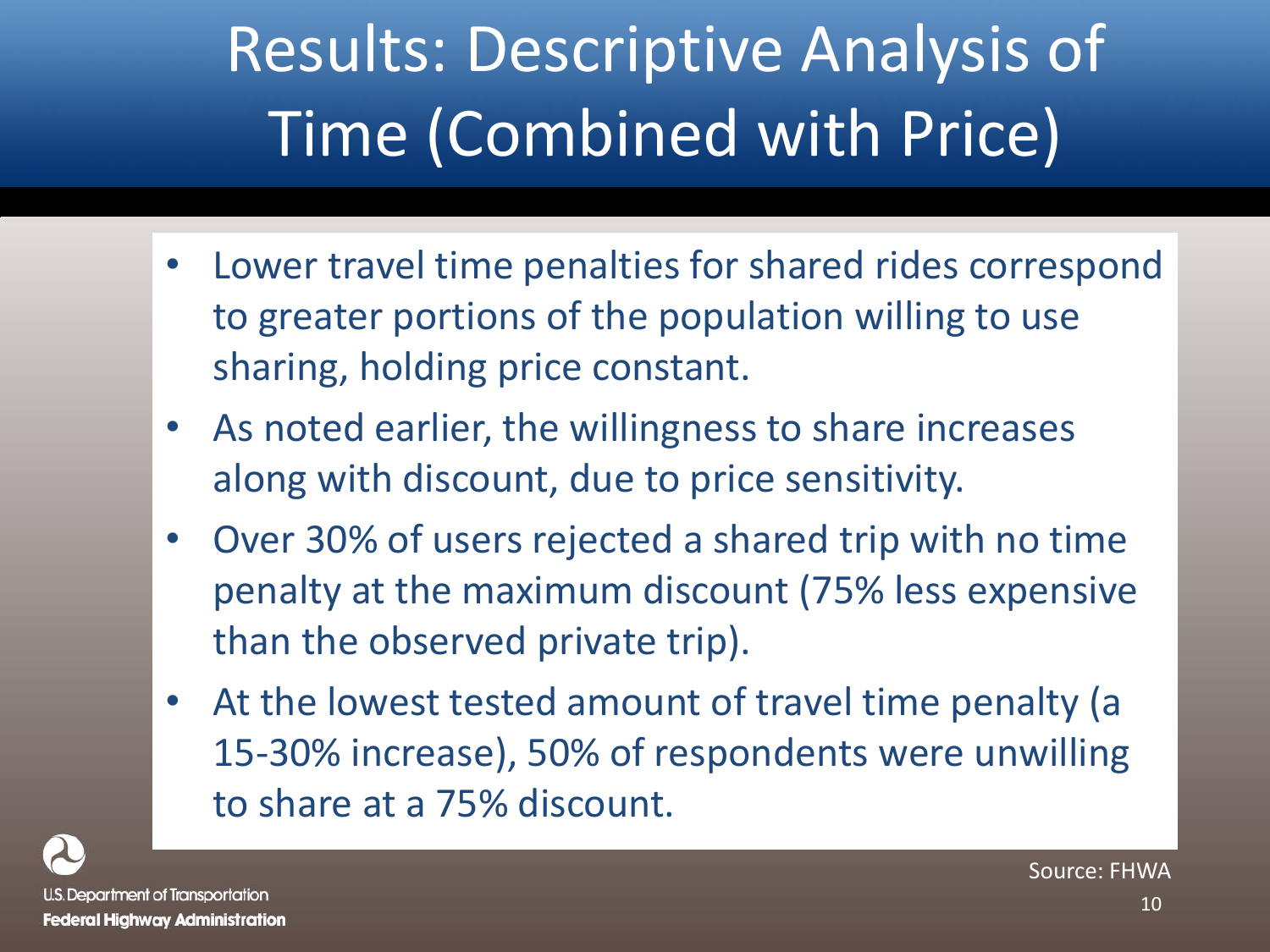### Results: Descriptive Analysis of Time (Combined with Price)

*Portion of private TNC users that switched from private to shared travel at each level of travel time difference and price difference offered (n = 3,142).*

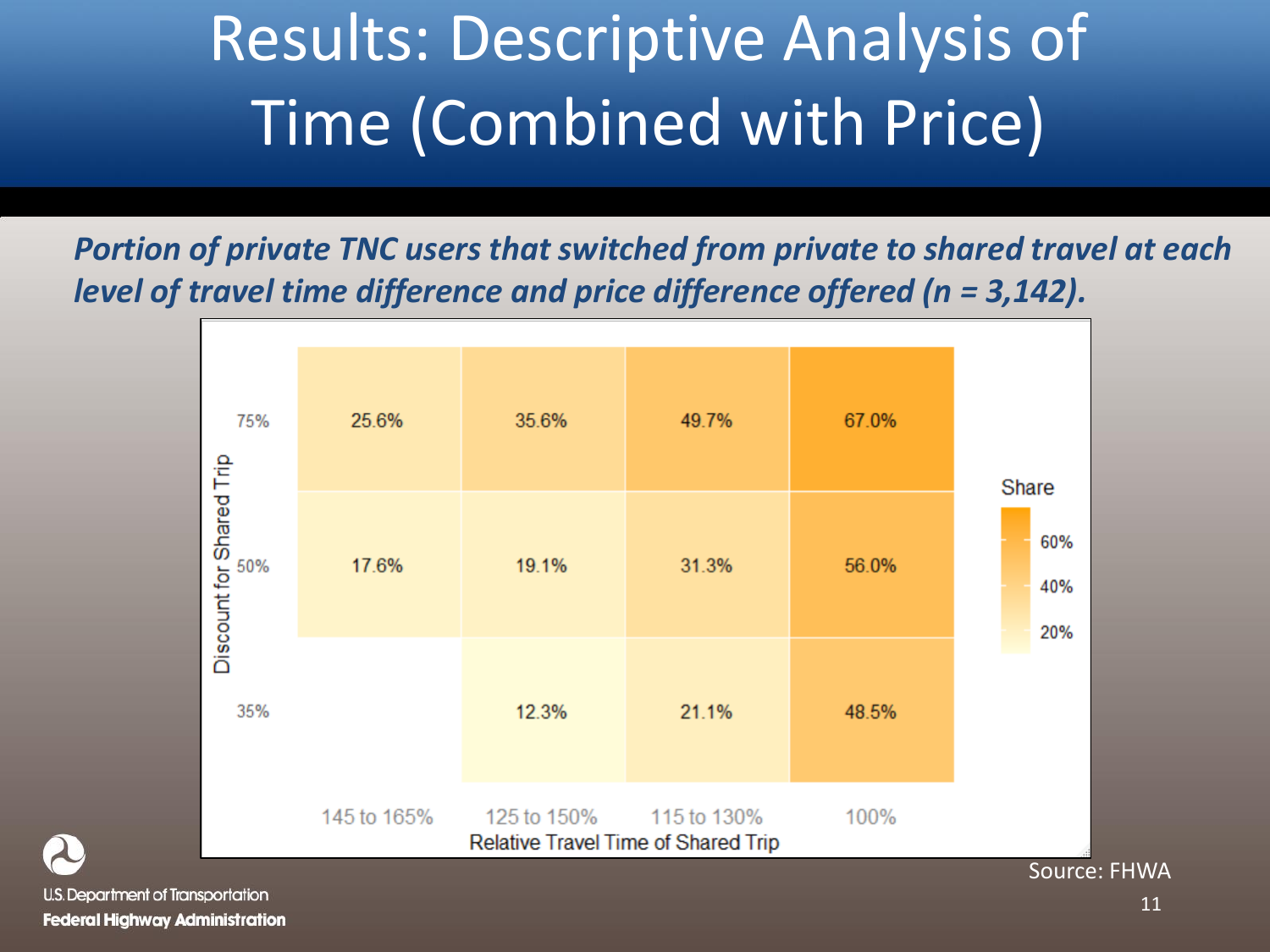## Results: Variables that Predict Sharing

- A discrete choice model analyzed the effect of several predictor variables on the choice to share a TNC ride.
- Exponentiated coefficients (next slide) greater than 1 indicate that a unit change in that variable would increase the probability of sharing; the opposite is the case for coefficients below 1.
- Dividing data into market segments, it is possible to examine the effect of an increase in the price differential between shared and private TNC travel on an individual's probability of selecting shared travel.

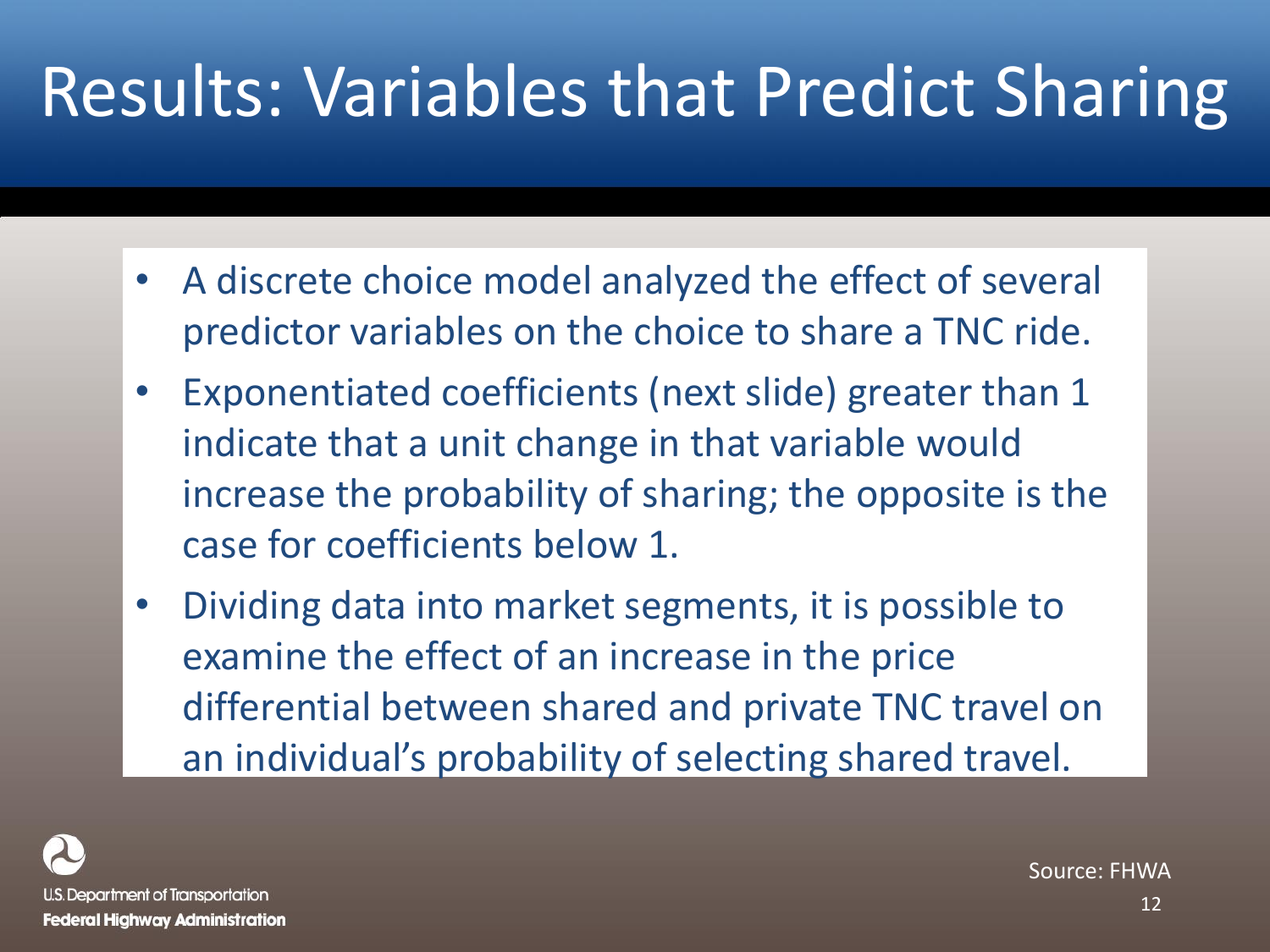# Results: Variables that Predict Sharing

| Variable                                  | <b>Coefficient</b>     | <b>Variable</b>                         | <b>Coefficient</b> |
|-------------------------------------------|------------------------|-----------------------------------------|--------------------|
| <b>Shared Cost Savings (\$/mile)</b>      | 1.086                  | <b>Transit Use: 1 or more days/week</b> | 1.316              |
| <b>Shared Time Penalty (min/mile)</b>     | 0.666                  | Household owns car                      | 1.031              |
| Income: Under \$50,000                    | 1.497                  | <b>Gender: Male</b>                     | 0.924              |
| <b>Income: Over \$100,000</b>             | 0.667                  | <b>Visitor</b>                          | 1.138              |
| <b>Dense Office District (Begin Only)</b> | 1.111                  | <b>Size of Traveling Party: 1</b>       | 1.208              |
| <b>Dense Office District (End Only)</b>   | 0.953                  | <b>Trip Start Time: Morning</b>         | 0.812              |
| <b>Competitive Transit (Begin Only)</b>   | 0.859                  | <b>Trip Start Time: Evening</b>         | 0.934              |
| <b>Competitive Transit (End Only)</b>     | <b>Not Significant</b> | <b>Trip Distance (miles)</b>            | 1.009              |
| <b>To/From Airport</b>                    | 0.949                  | <b>Home-based Commute Trip</b>          | 1.211              |
| <b>Employer Paid for Trip</b>             | 0.464                  | <b>Home-based Social Trip</b>           | 1.071              |

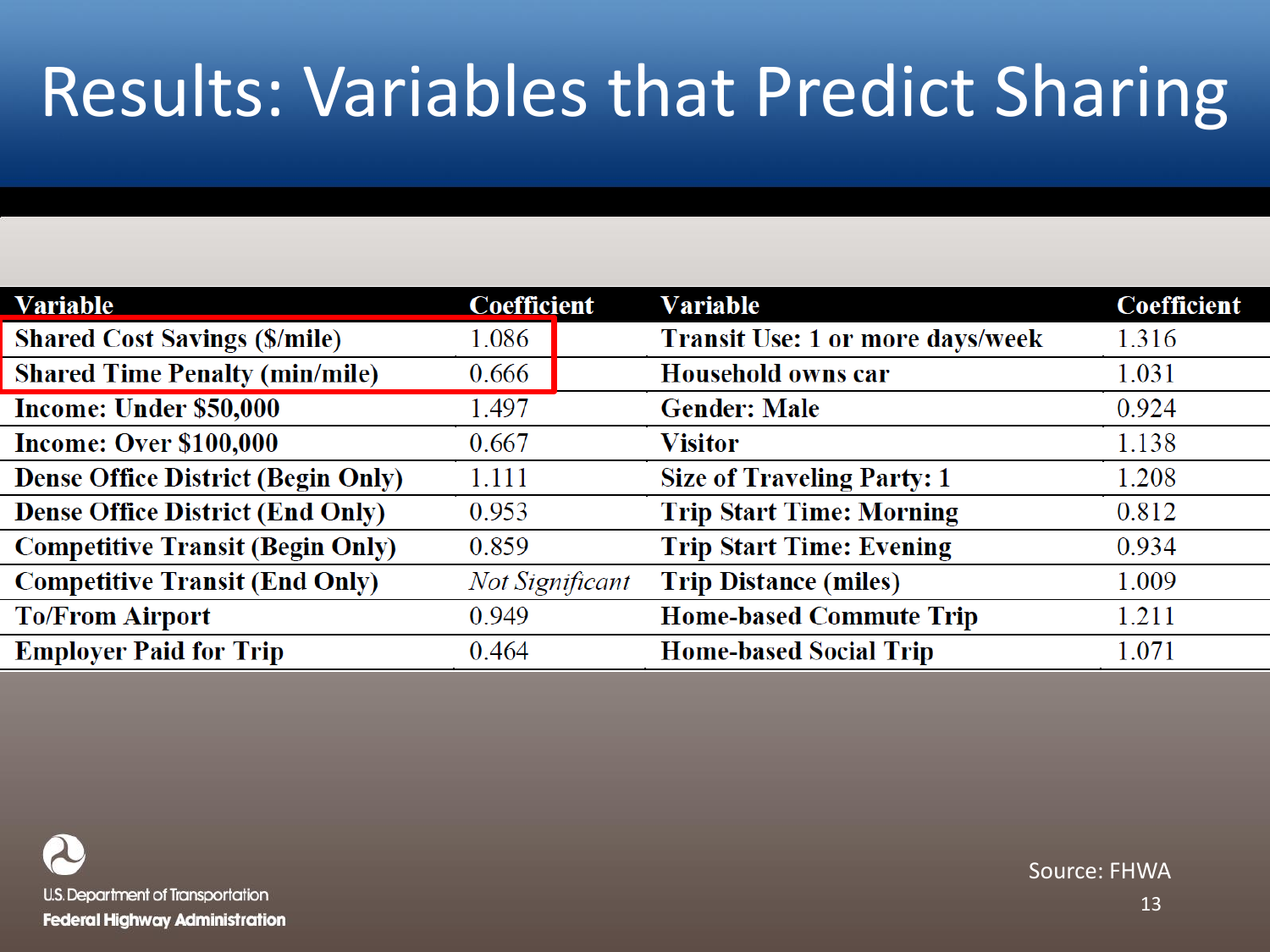# Results: Variables that Predict Sharing

| Variable                                  | <b>Coefficient</b>     | <b>Variable</b>                         | <b>Coefficient</b> |
|-------------------------------------------|------------------------|-----------------------------------------|--------------------|
| <b>Shared Cost Savings (\$/mile)</b>      | 1.086                  | <b>Transit Use: 1 or more days/week</b> | 1.316              |
| <b>Shared Time Penalty (min/mile)</b>     | 0.666                  | Household owns car                      | 1.031              |
| Income: Under \$50,000                    | 1.497                  | <b>Gender: Male</b>                     | 0.924              |
| <b>Income: Over \$100,000</b>             | 0.667                  | <b>Visitor</b>                          | 1.138              |
| <b>Dense Office District (Begin Only)</b> | 1.111                  | <b>Size of Traveling Party: 1</b>       | 1.208              |
| <b>Dense Office District (End Only)</b>   | 0.953                  | <b>Trip Start Time: Morning</b>         | 0.812              |
| <b>Competitive Transit (Begin Only)</b>   | 0.859                  | <b>Trip Start Time: Evening</b>         | 0.934              |
| <b>Competitive Transit (End Only)</b>     | <b>Not Significant</b> | <b>Trip Distance (miles)</b>            | 1.009              |
| <b>To/From Airport</b>                    | 0.949                  | <b>Home-based Commute Trip</b>          | 1.211              |
| <b>Employer Paid for Trip</b>             | 0.464                  | <b>Home-based Social Trip</b>           | 1.071              |

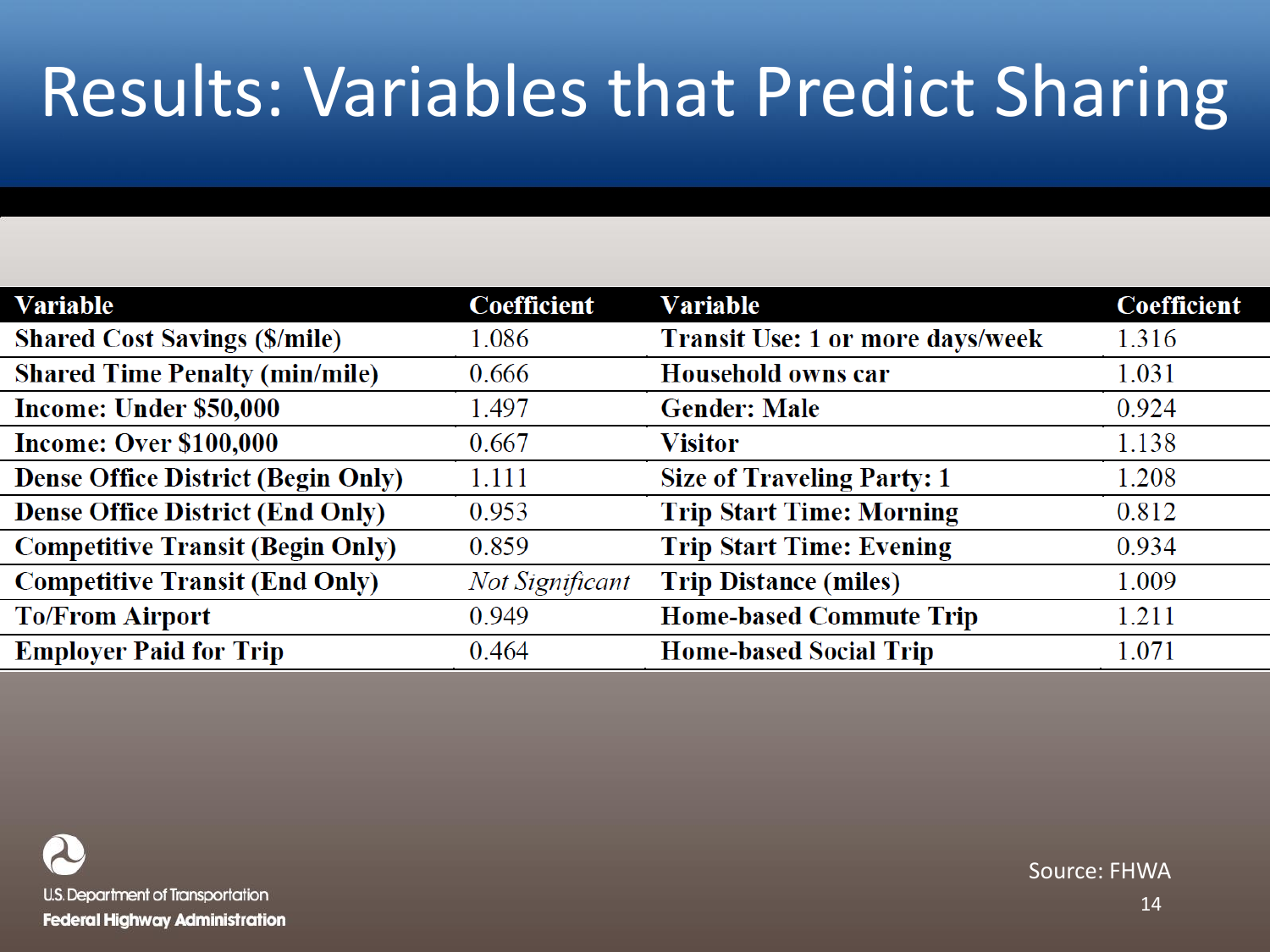## Results: Effect of Price on Sharing

*For each additional \$/mile price difference between private and shared rides, there is an 8.6 percentage point increase in the probability of sharing*

All  $Income < $50k$  $Income > $100k$ Dense Office District: Begin and End Dense Office District: End Only Dense Office District: Begin Only Competitive Transit: Begin and End **Competitive Transit: End Only Competitive Transit: Begin Only To/From Airport** 



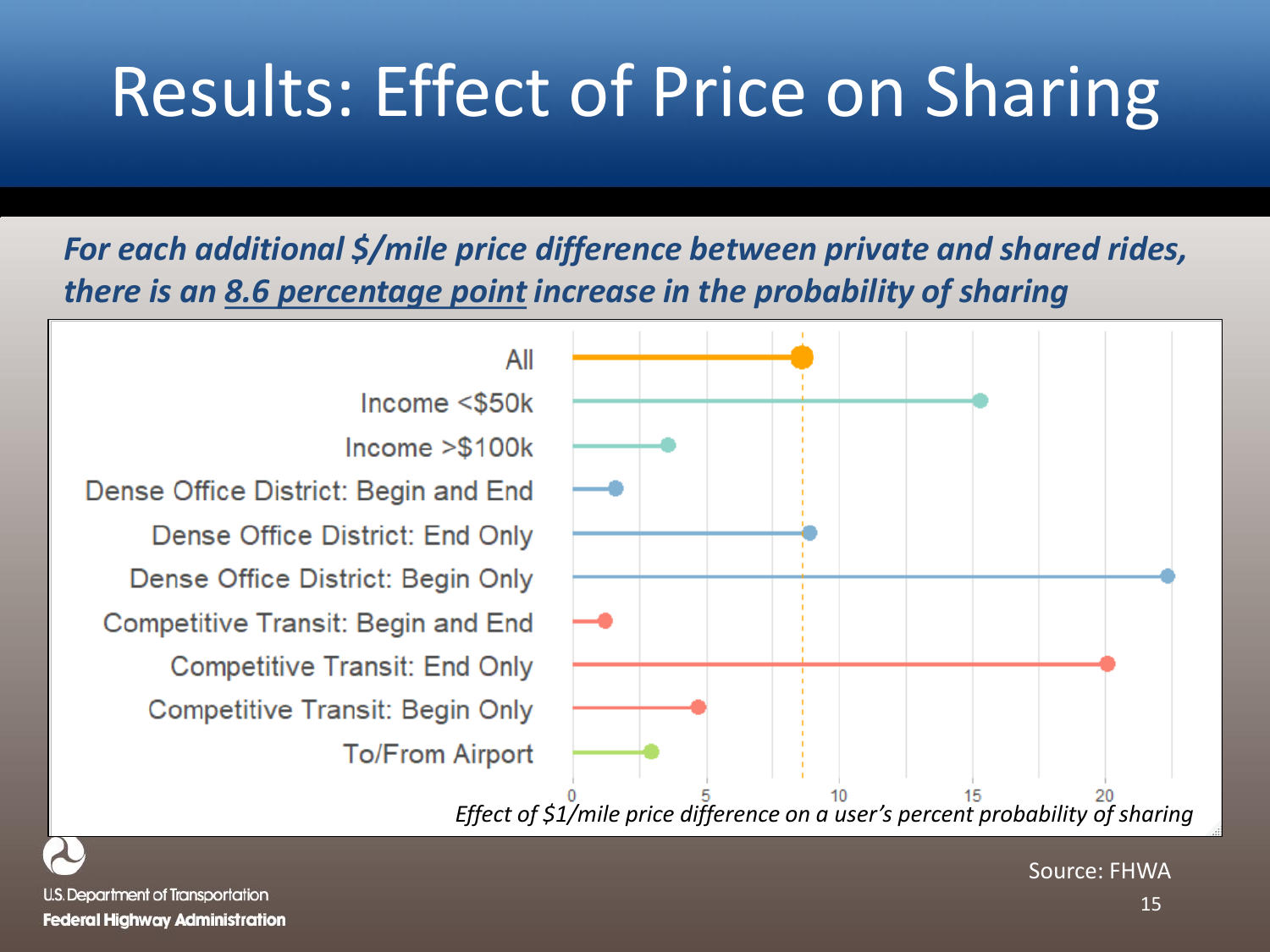### Results: Effect of Time on Sharing

*For each reduction of 1 minute/mile between a shared and private ride, there is a 33.3 percentage point increase in the probability of sharing.* 

All Income  $<$ \$50 $k$  $Income > $100k$ Dense Office District: Begin and End Dense Office District: End Only Dense Office District: Begin Only Competitive Transit: Begin and End **Competitive Transit: End Only Competitive Transit: Begin Only To/From Airport** 







U.S. Department of Transportation **Federal Highway Administration**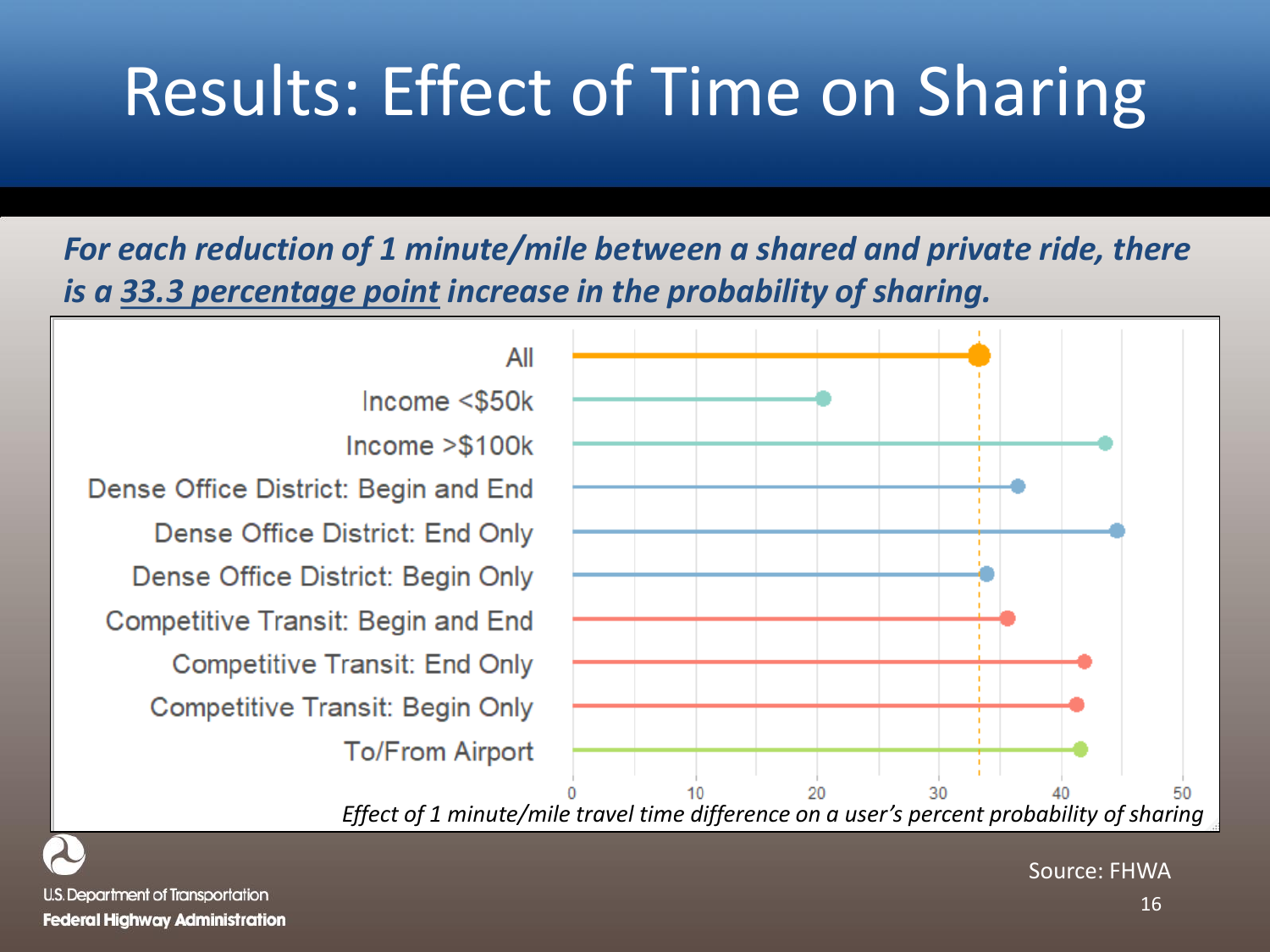## Results: Effect of Price *and* Time

| Reason I chose a private ride over a shared ride                                      | % $(n=3,142)$ |
|---------------------------------------------------------------------------------------|---------------|
| There was a chance that it was going to take a lot longer and that uncertainty is too |               |
| risky                                                                                 | 49.5%         |
| The shared option was too much slower than the private option                         | 29.2%         |
| The discount was not big enough                                                       | 24.6%         |
| I prefer not to share my trip with a stranger                                         | 21.7%         |
| I didn't see the shared option in the app                                             | 6.5%          |
| I don't understand what the shared option is                                          | $0.0\%$       |

- Riders appear to place a very high value on their travel time showing the same travel response when offered to save either \$3.86 or 1 minute (for \$231 or 1 hour).
- Over 30% of riders whose last trip was private never selected a hypothetical shared option.

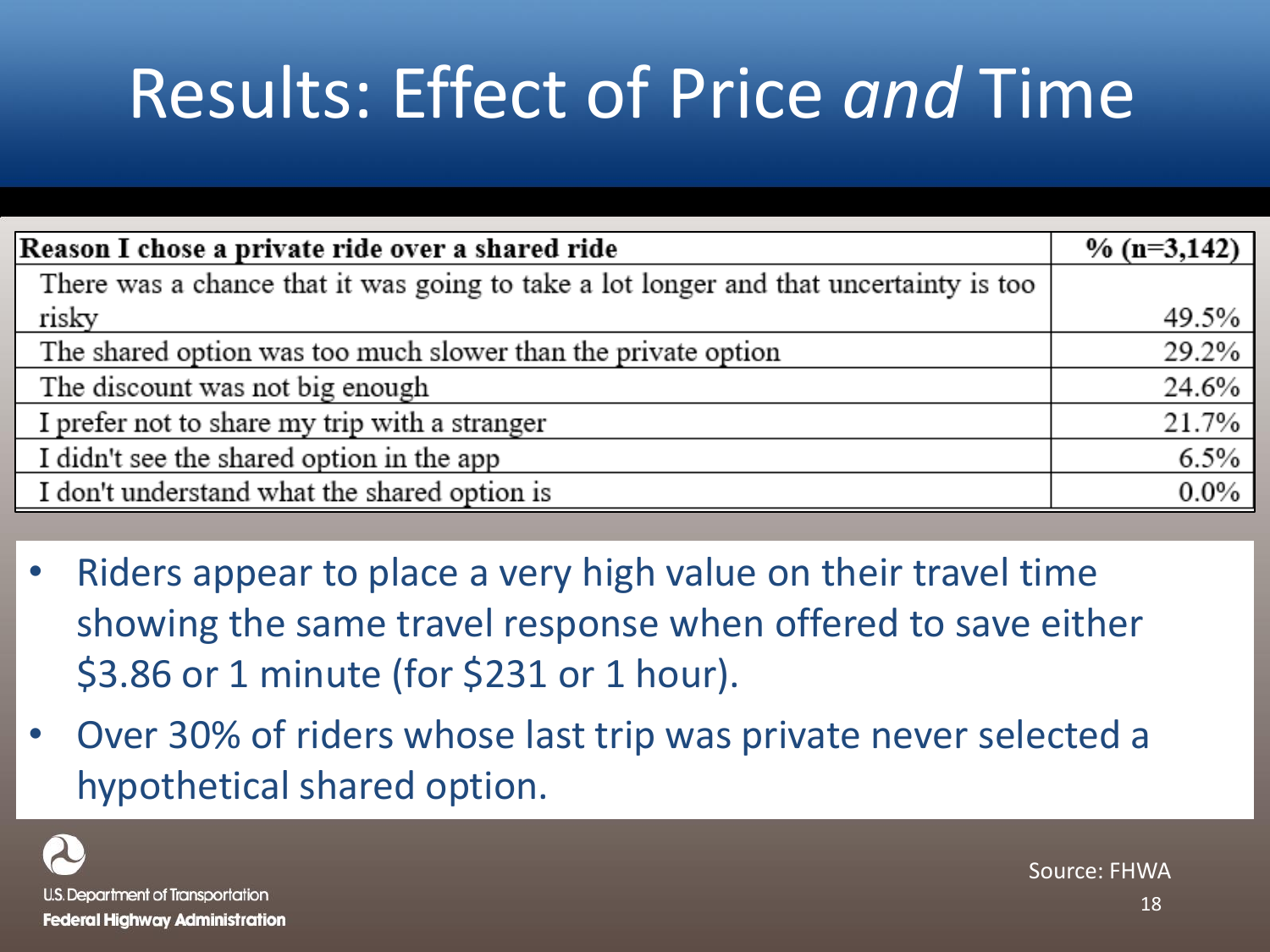# Results: Effect of Price and Time *(Among Only Shared Options)*

- Looking at preferences *among* shared options, the ratio of savings a user accepted to the delay that they also accepted represents a ceiling on the user's willingness to pay to avoid additional travel time in a shared ride.
- For users whose last trip was private:
	- A small share of respondents have values of time below a ceiling of \$14.24 (18.9%) and most have ceilings below \$139.19 (70.1%).
- For users whose last trip was shared:
	- More than half of respondents (55.7%) have an implied value of time under \$10.62 and nearly all (91.8%) implying a value of time under \$57.82.
- These findings are consistent with the notion that a higher value of time is expected for customers whose last TNC trip was private.

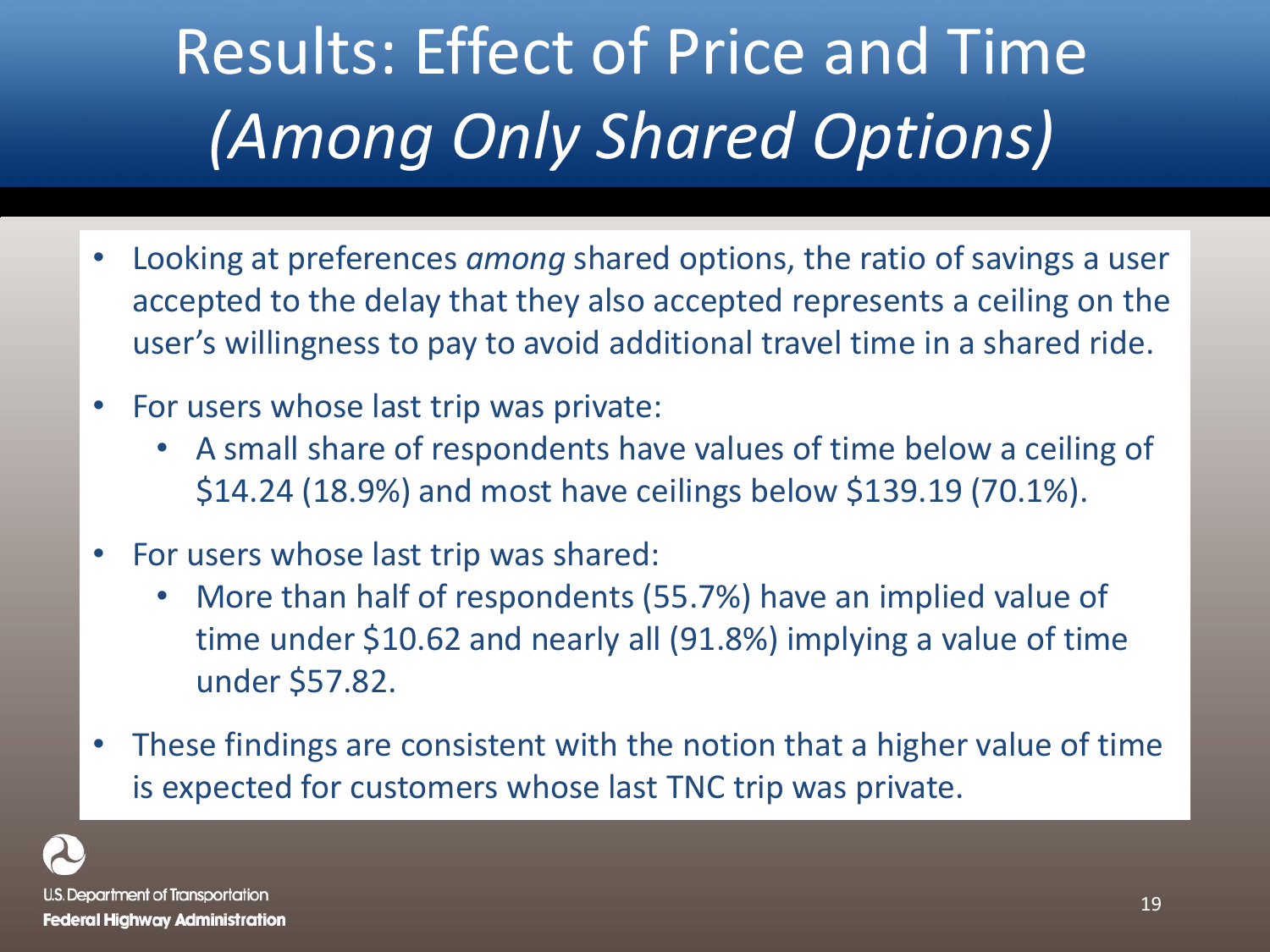### Conclusions

- Research used a novel **stated preference study**  anchored off real TNC trips to simulate real decisions between taking private and shared TNC trips.
- Users may be influenced by **time-based ridesharing**  incentives or **price-based incentives**, but some users appear unmoved by price.

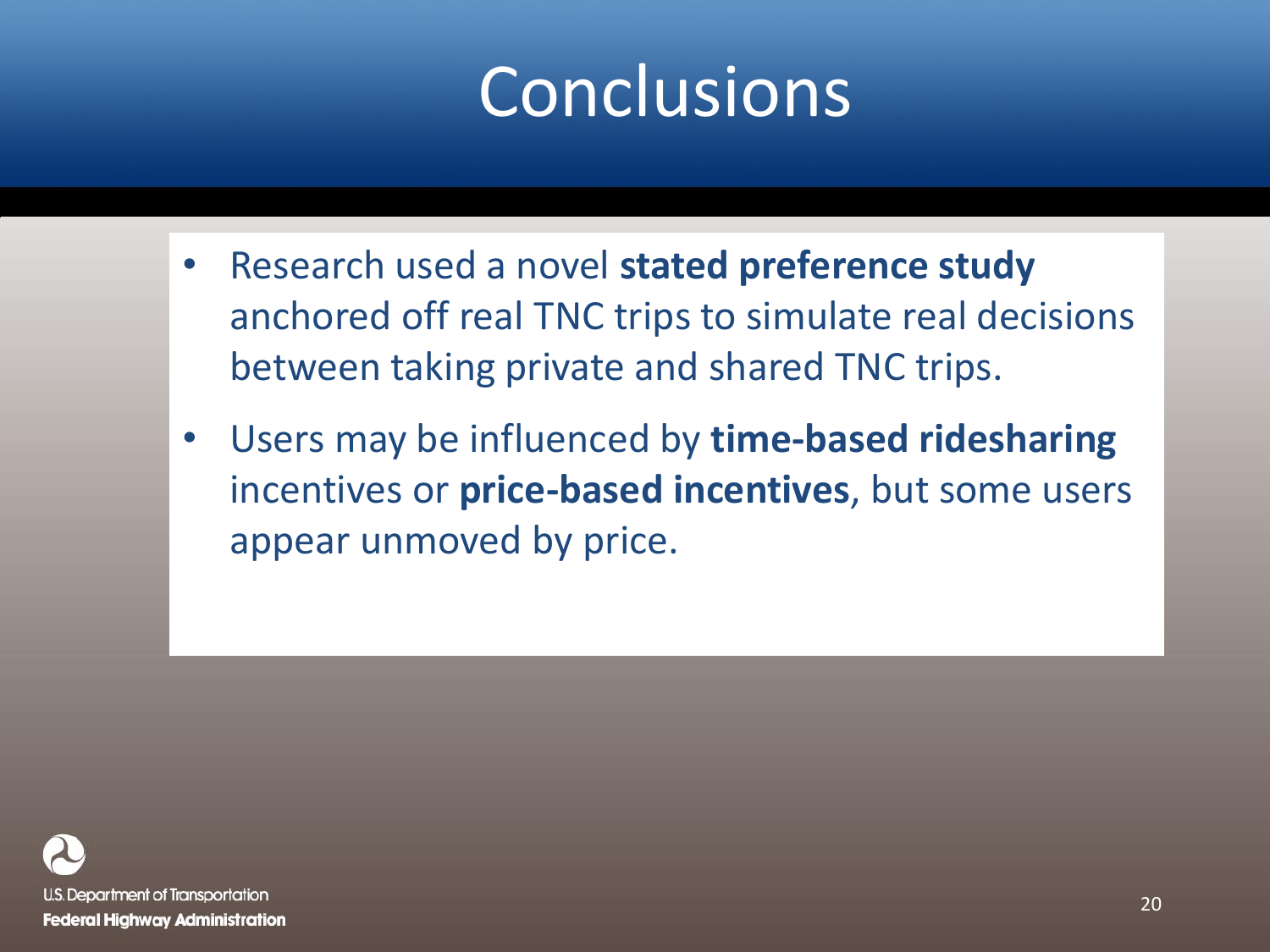## Conclusions (Continued)

- Users taking certain types of trips are more inclined than other users to select a shared option if *relatively* **small changes** in cost and time are made in the direction that favors sharing.
- Exploration of this data could **help guide service offerings** and **encourage more customers to make a shared ride choice** (e.g., offering service-standard guarantees for shared ride products).